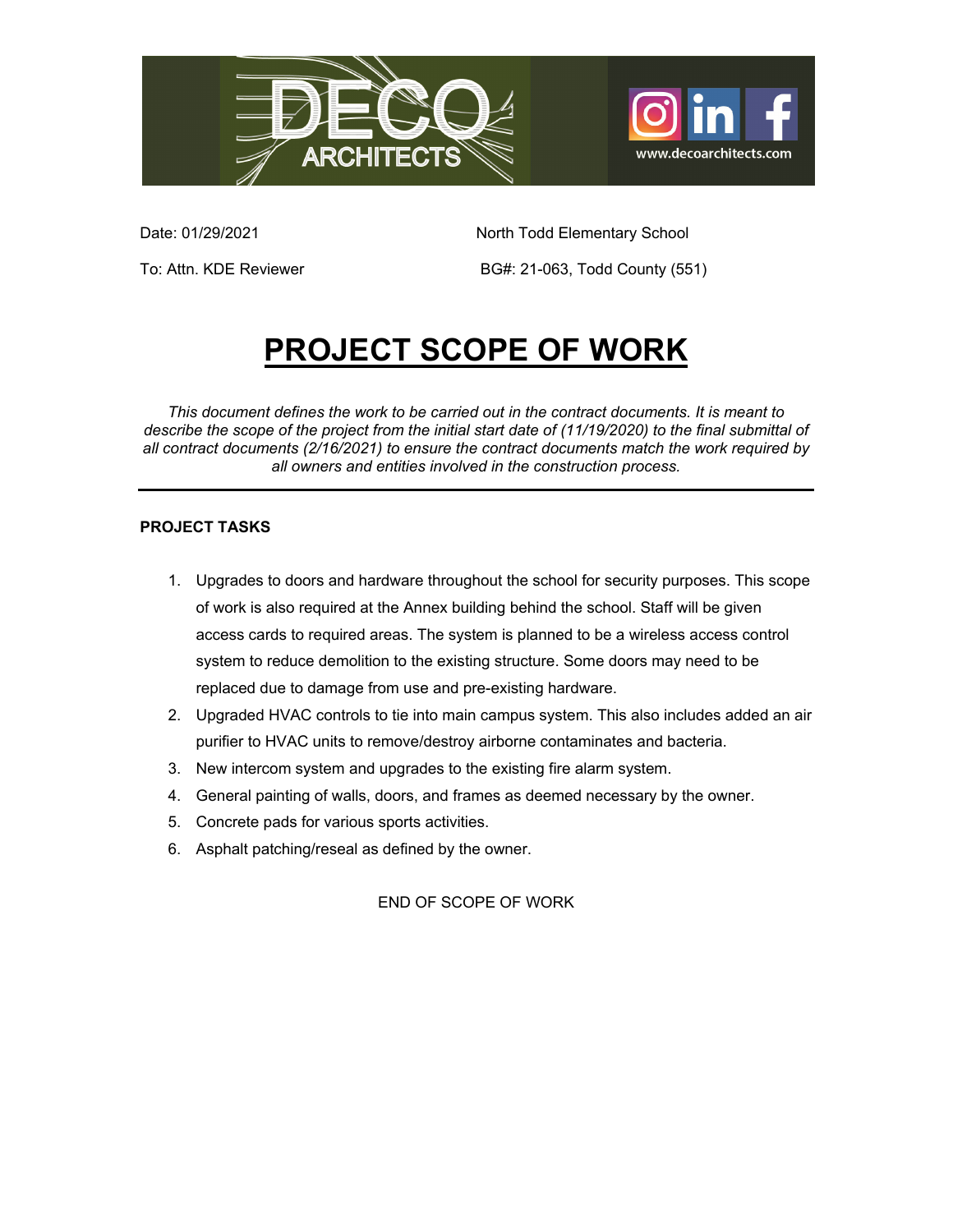





- G1.00 COVE
- G2.00 WATE
- G3.00 GENE

## **DEMOLITION**

- D1.00 DEMO
- D1.01 DEMO
- D1.02 DEMO
- D1.03 DEMO D2.00 DEMO

- $E0.01$  ELEC
- E1.00 ELEC
- $E1.01$  CCTV
- $E1.02$  CCTV
- $E1.03$  CCTV
- E1.04 CCTV
- $E1.05$  CCTV
- $E2.01$  FIRE  $E2.02$  FIRE
- E2.03 FIRE ALARM AND PA ENLARGED AREA C & D
- E2.04 FIRE ALARM AND PA ENLARGED AREA E
- $E2.05$  FIRE

## TABLE OF

|             | SEWELL INSPECTIONS.<br>TESTING AND ENGINEERING<br>PO BOX 22651<br>NASHVILLE, TN 37202<br>PHONE (270) 779-3161                                                                                                                                                                                                                                                                                                                                                                                                                                                                                                                                                                                                                                                                                                                                                                                                                                                                                                                                                                                                                                 | INSERT LOGO HERE                                                                                                                                                                                                                                                                                                                                                                                                                                                                                                                                                                                                                                                                                                                                                                                                                                                                                                                                                                                                                                                                                                                                                                                                                                                                                                                                                                                                                                                                                                                                                                                                                                                                                                                                                              | <b>DESIGN PROFESSIONAL</b>                                                                                                                                                                                                                                                                                                                                                                                                                                                                                                                                                                                                                                                                                                           |
|-------------|-----------------------------------------------------------------------------------------------------------------------------------------------------------------------------------------------------------------------------------------------------------------------------------------------------------------------------------------------------------------------------------------------------------------------------------------------------------------------------------------------------------------------------------------------------------------------------------------------------------------------------------------------------------------------------------------------------------------------------------------------------------------------------------------------------------------------------------------------------------------------------------------------------------------------------------------------------------------------------------------------------------------------------------------------------------------------------------------------------------------------------------------------|-------------------------------------------------------------------------------------------------------------------------------------------------------------------------------------------------------------------------------------------------------------------------------------------------------------------------------------------------------------------------------------------------------------------------------------------------------------------------------------------------------------------------------------------------------------------------------------------------------------------------------------------------------------------------------------------------------------------------------------------------------------------------------------------------------------------------------------------------------------------------------------------------------------------------------------------------------------------------------------------------------------------------------------------------------------------------------------------------------------------------------------------------------------------------------------------------------------------------------------------------------------------------------------------------------------------------------------------------------------------------------------------------------------------------------------------------------------------------------------------------------------------------------------------------------------------------------------------------------------------------------------------------------------------------------------------------------------------------------------------------------------------------------|--------------------------------------------------------------------------------------------------------------------------------------------------------------------------------------------------------------------------------------------------------------------------------------------------------------------------------------------------------------------------------------------------------------------------------------------------------------------------------------------------------------------------------------------------------------------------------------------------------------------------------------------------------------------------------------------------------------------------------------|
|             | <b>CIVIL ENGINEER</b><br><b>GENERAL SERIES (DECO ARCHITECTS)</b><br>G1.00 COVER SHEET<br>G2.00 WATER BOTTLE FILLING STATIONS<br>G3.00 GENERAL NOTES<br><b>CIVIL SERIES (SITE)</b><br>C8.00 PAVEMENT REPAIRS & IMPROVEMENTS<br>C9.00 SITE & DRAINAGE IMPROVEMENTS<br><b>STRUCTURAL SERIES (PENDING)</b><br><b>DEMOLITION SERIES (DECO ARCHITECTS)</b><br>D1.00 DEMOLITION FIRST FLOOR PLAN<br>D1.01 DEMOLITION ENLARGED AREA A & B<br>D1.02 DEMOLITION ENLARGED AREA C & D<br>D1.03 DEMOLITION ENLARGED AREA E & F<br>D2.00 DEMOLITION EXISTING ELEVATIONS<br><b>ELECTRICAL SERIES (SKY ENGINEERING)</b><br>E0.01 ELECTRICAL LEGEND<br>E1.00 ELECTRICAL OVERALL PLAN<br>E1.01 CCTV & ACCESS CONTROL ENLARGED AREA A<br>E1.02 CCTV & ACCESS CONTROL ENLARGED AREA B<br>E1.03 CCTV & ACCESS CONTROL ENLARGED AREA C & D<br>E1.04 CCTV & ACCESS CONTROL ENLARGED AREA E<br>E1.05 CCTV & ACCESS CONTROL ENLARGED AREA F<br>E2.01 FIRE ALARM AND PA ENLARGED AREA A<br>E2.02 FIRE ALARM AND PA ENLARGED AREA B<br>E2.03 FIRE ALARM AND PA ENLARGED AREA C & D<br>E2.04 FIRE ALARM AND PA ENLARGED AREA E<br>E2.05 FIRE ALARM AND PA ENLARGED AREA F | <b>GENERAL CONTRACTOR</b><br>NOTE TO PLAN REVIEWER<br>THE INTENT OF THE PROJECT IS TO CONSTRUCT A building type TO SERVE AS A building type FOR client name. describe building.<br>OCCUPANY<br>X-X<br><b>CONSTRUCTION TYPE</b><br>$X-X$<br>BUILDING AREA (ALL AREA UNDER ROOF)<br>XX, XXX SQFT TOTAL<br>FIRST FLOOR<br>STORIES ABOVE GRADE.<br>XX FEET<br>HEIGHT ABOVE GRADE.<br>ALLOWABLE H&A PER 2018 KBC CHAPTER 5*<br>2 STORIES (ABOVE GRADE)<br>55 FT (ABOVE GRADE)<br>HEIGHT<br>9,500 SQFT PER STORY<br>AREA<br>XXX OCCUPANTS<br>OCCUPANT LOAD<br>ALLOWABLE FIRE AREA PER SECTION 903.2.1.3<br>12,000 SQFT<br>FIRE SUPPRESION<br>YES. SPRINKLER. (SHOP DRAWINGS PROVIDED BY OTHERS)<br>FIRE RATINGS<br>.1 HOUR SEPARATION AT SHARED WALLS.<br>FIRE ALARM REQUIRED PER SECTION 907.2.1<br>MANUAL BOXES NOT REQUIRED. NOTIFICATION SYSTEM<br>REQUIRED. (Syop DRAWINGS TO BE PROVIDED BY OTHERS)<br>SMOKE DETERCTOR REQUIRED.<br>NO.<br>ALLOWABLE LENGTH OF DEAD END CORRIDORS PER 1018.4.<br>$20'$ -0"<br>ALLOWABLE EXIT ACCESS TRAVEL DISTANCE PER TABLE 1016.2250% AT FIT-OP BOUNDARIES<br>*SPRINKLER INCREASES UTILIZED<br>$Aa = {At + [At x If] + [At x Is]}$<br>Aa = 38,000 SQFT<br>PROJECT LOCATION WITHIN CITY LIMITS.<br>YES/NO name of city<br>COUNTY<br>name of county<br>NUMBER OF BUILDINGS IN THIS SUBMITT<br>USE OF BUILDING(S)<br>list use.<br><b>NEW FREESTANDING BUILDING</b><br>BUILDING(S) IN THIS PROJECT IS/ARE.<br>NEW ADDITION TO EXISTING STRUCTURE<br>RENOVATION ONLY<br>RENOVATION & ADDITION<br>TOTAL AREA IN NEW BUILDING OR ADDITION.<br>NUMBER OF LEVELS (INCLUDING BASEMENT).<br><b>BASEMENT</b><br>.YES/NO<br>TOTAL AREA IN EXISTING BUILDING.<br>XXXX SQFT<br>ASAP<br>DATE CONSTRUCTION TO BEGIN.<br>ESTIMATED COMPLETION DATE.<br>ASAP. | PLAN REVIEWER<br>ENSURE THAT ALL PERMITS AND APPROVALS ARE<br>OBTAINED PRIOR TO COMMENCING WORK.<br>BY<br>FAB,CLP<br>DATE 01/07/2021<br><b>SET</b><br>CLIENT REVIEW<br>CD<br><b>DESCRIPTION</b><br><b>REVISION</b><br>DD/MM/YYYY REVISION DESCRIPTION<br>$\circledcirc$<br>(පු<br>ntucky<br>9233<br>.ects.co<br>11 TO 11<br>這                                                                                                                                                                                                                                                                                                                                                                                                        |
| <b>NFOR</b> | TABLE OF CONTENTS                                                                                                                                                                                                                                                                                                                                                                                                                                                                                                                                                                                                                                                                                                                                                                                                                                                                                                                                                                                                                                                                                                                             | PLUMBING DATA<br>XXX MALES<br>DESIGN CAPACITY OF BUILDING.<br>XXX FEMALES<br>ARE RESTROOMS ACCESSIBLE TO PUBLIC.<br>.YES/NO<br>.YES/NO<br>ARE RESTROOMS ACCESSIBLE TO DISABLE.<br>SEWAGE DISPOSAL<br><b>__MUNICIPAL</b><br>PRIVATE<br>$\Box$ PUBLIC<br>WATER SUPPLY.<br>$\Box$ RILLED WELL<br>$\Box$ CISTERN<br>$\Box$ HAULED WATER<br>$\Box$ ROOF WATER<br>$\Box$ SPRING<br>$\Box$ STEAM<br>$\Box$ IF PRIVATE INDICATE THE TYPE AND DESIGN<br><b>PROJECT DATA</b><br>THE STATE OF KENTUCKY ENFORCES THE FOLLOWING BUILDING CODES (PROVIDED BY THE DEPARTMENT OF HOUSING,<br>BUILDINGS AND CONSTRUCTION - DIVISION OF BUILDING CODES ENFORCEMENT):<br>2018 KENTUCKY BUILDING CODE (BASED ON THE 2015 INTERNATIONAL BUILDING CODE)<br>2018 KENTUCKY BUILDING RESIDENTIAL CODE (BASED ON THE 2012 INTERNATION RESIDENTIAL CODE)<br>2015 INTERNATIONAL MECHANICAL CODE                                                                                                                                                                                                                                                                                                                                                                                                                                                                                                                                                                                                                                                                                                                                                                                                                                                                                                           | Somerset,<br>(606)68<br>ARC<br>မီ<br>220<br><u>R</u><br>20200821<br>Ņ<br>$\blacktriangleleft$<br><b>DO</b><br>) GREENVILLE  <br>N, KENTUCKY<br>S<br><u>ELEMENTAF</u><br>RENOVATION<br>ပ<br><u>TODD</u><br>CONTRACT<br><b>NORTH</b><br>7300 G<br>KTON,<br>靣                                                                                                                                                                                                                                                                                                                                                                                                                                                                           |
| KI          | <b>RECIPIENT:</b><br>DHBC<br><b>DOCUMENT TYPE:</b><br>PERMIT/ABRIDGED<br>PRIVATE BID<br>PUBLIC BID<br>DESIGN-BUILD                                                                                                                                                                                                                                                                                                                                                                                                                                                                                                                                                                                                                                                                                                                                                                                                                                                                                                                                                                                                                            | 2012 INTERNATIONAL FIRE CODE (NEW CONSTRUCTION PROJECTS, ONLY WHEN SPECIFICALLY REFERENCED BY THE BODY OF<br>KBC)<br>2012 INTERNATIONAL ENERGY CONSERVATION CODE<br>2009 ICC/ANSI A117.1 ACCESSIBLE AND USABLE BUILDINGS AND FACILITIES<br>KENTUCKY STATE PLUMBING LAW, REGULATIONS & CODE (815 KAR CHAPTER 20)<br>STATE BOILER REGULATION (KRS 236, 815 KAR 15)<br>2012 NFPA I FIRE PREVENTION CODE (AS DIRECTED BY 815 KAR 10:60 KENTUCKY STANDARDS OF SAFETY)<br>2010 NFPA 13- STANDARD FOR THE INSTALLATION OF SPRINKLER SYSTEMS<br>2010 NFPA 13D- SPRINKLER SYSTEMS IN ONE- AND TWO-FAMILY DWELLINGS AND MANUFACTURED HOMES<br>2010 NFPA 13R-STANDPIPE, HOSE SYSTEMS<br>2009 NFPA 54- NATIONAL FUEL GAS CODE<br>2017 NFPA 70- NATIONAL ELECTRICAL CODE<br>2010 NFPA 72- NATIONAL FIRE ALARM AND SIGNALING CODE<br>2012 NFPA 101- LIFE SAFETY CODE (HEALTH CARE FACILITIES)<br>GB-03-01- STRUCTURAL ENGINEERS ASSOCIATION OF KENTUCKY - SPECIAL INSPECTION GUIDELINES, THIRD EDITION, MARCH<br>2007.<br>THE ABOVE IS FOR REFERENCE ONLY AND IS ONLY REPRESENTATIVE OF THE MANY CODES AND STANDARDS CURRENTLY<br>USED IN KENTUCKY. FOR SPECIFIC APPLICATIONS NOT LISTED ABOVE, CONTACT THE DEPARTMENT OF HOUSING, BUILDINGS<br>AND CONSTRUCTION, DIVISION OF BUILDING CODES ENFORCEMENT AT (502) 573-0373 OR REFER TO CHAPTER 35 OF THE KBC.                                                                                                                                                                                                                                                                                                                                                                                                                               | DO NOT REMOVE ANY ELEMENT OF THESE DOCUMENTS FROM THE DRAWING BORDER.<br>COPYING THESE DOCUMENTS FOR DISTRIBUTION TO BUILDING OFFICIALS AND CONTRACTORS WITH THE<br>INTENT OF CONSTRUCTING NAMED PROJECT IS<br>PERMITTED, PROVIDED THAT EACH PARTY IS ISSUED A<br>FULL SET OF DOCUMENTS. THIS ARCHITECT IS NOT<br>RESPONSIBLE FOR WORK THAT DOES NOT ADHERE TO<br>THE DESIGN INTENT ESTABLISHED BY THE COMPLETE<br>SET OF CONSTRUCTION DOCUMENTS.<br>THIS WORK IS PROTECTED UNDER THE UNITED STATES<br>ARCHITECTURAL WORKS COPYRIGHT PROTECTION ACT<br>OF 1990. ALL ORIGINAL WORK HEREIN REMAINS THE<br>SOLE PROPERTY OF DECO ARCHITECTS UNLESS<br>EXPRESSLY TRANSFERRED THROUGH WRITTEN<br>CONTRACT.<br><b>COVER SHEET</b><br>G1.00 |
|             | <b>SCOPE OF SERVICES</b>                                                                                                                                                                                                                                                                                                                                                                                                                                                                                                                                                                                                                                                                                                                                                                                                                                                                                                                                                                                                                                                                                                                      | <b>KENTUCKY BUILDING CODES</b>                                                                                                                                                                                                                                                                                                                                                                                                                                                                                                                                                                                                                                                                                                                                                                                                                                                                                                                                                                                                                                                                                                                                                                                                                                                                                                                                                                                                                                                                                                                                                                                                                                                                                                                                                | <b>GENERAL</b>                                                                                                                                                                                                                                                                                                                                                                                                                                                                                                                                                                                                                                                                                                                       |

# AN EDUCATIONAL FACILITY RENOVATION FOR **NORTH TODD ELEMENTARY**  ELKTON, KENTUCKY

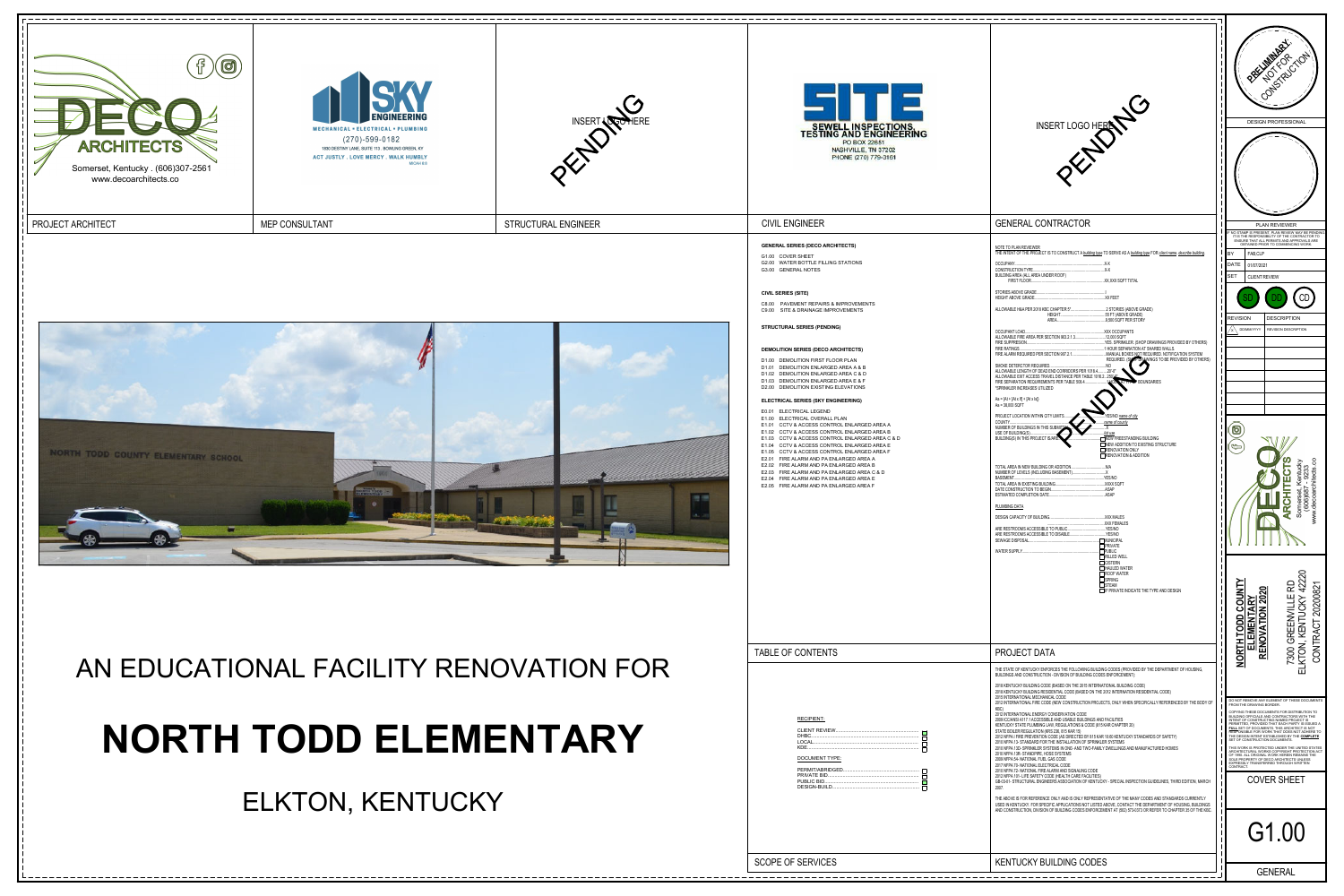

**DEMOLITION FIRST FLOOR PLAN** 

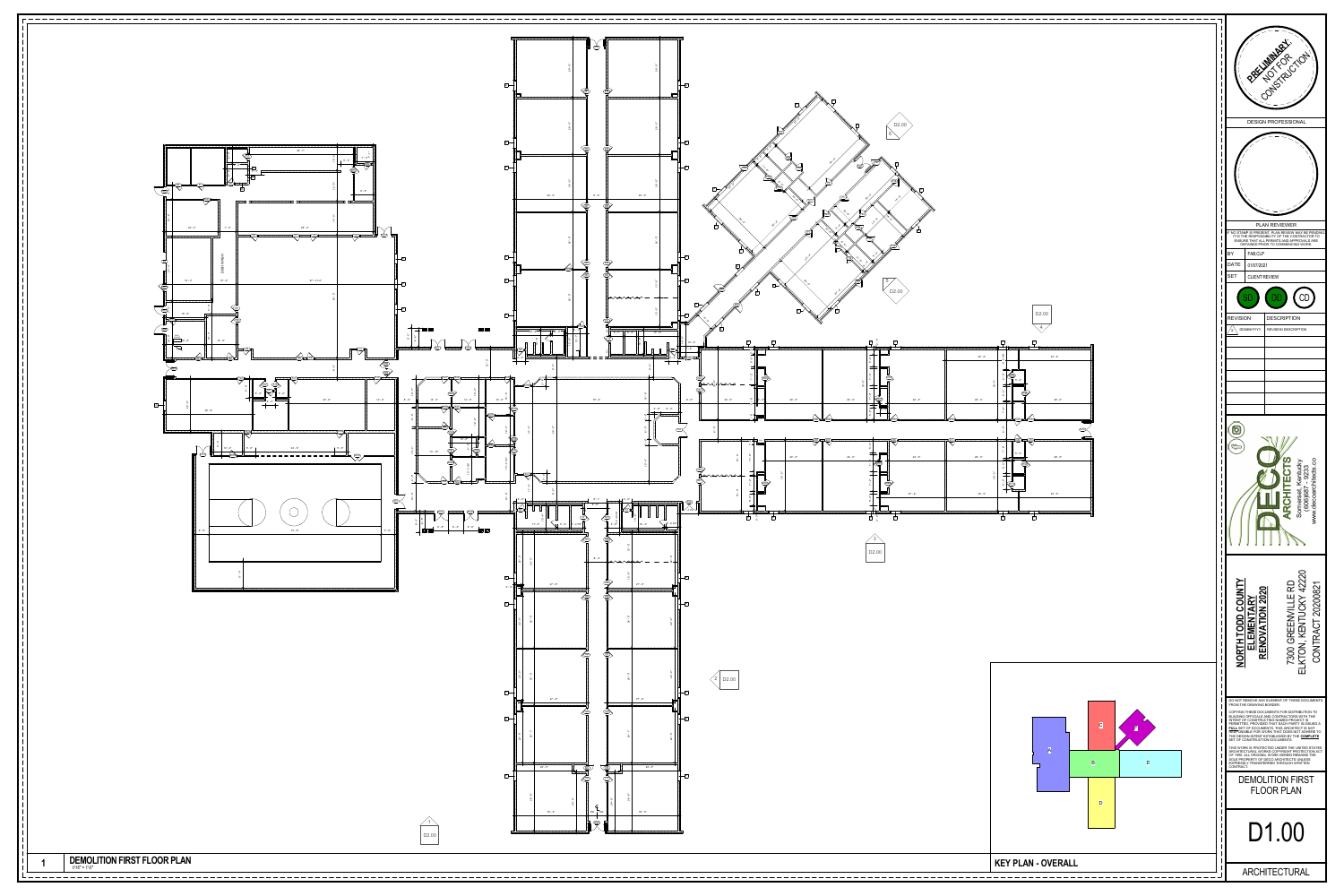

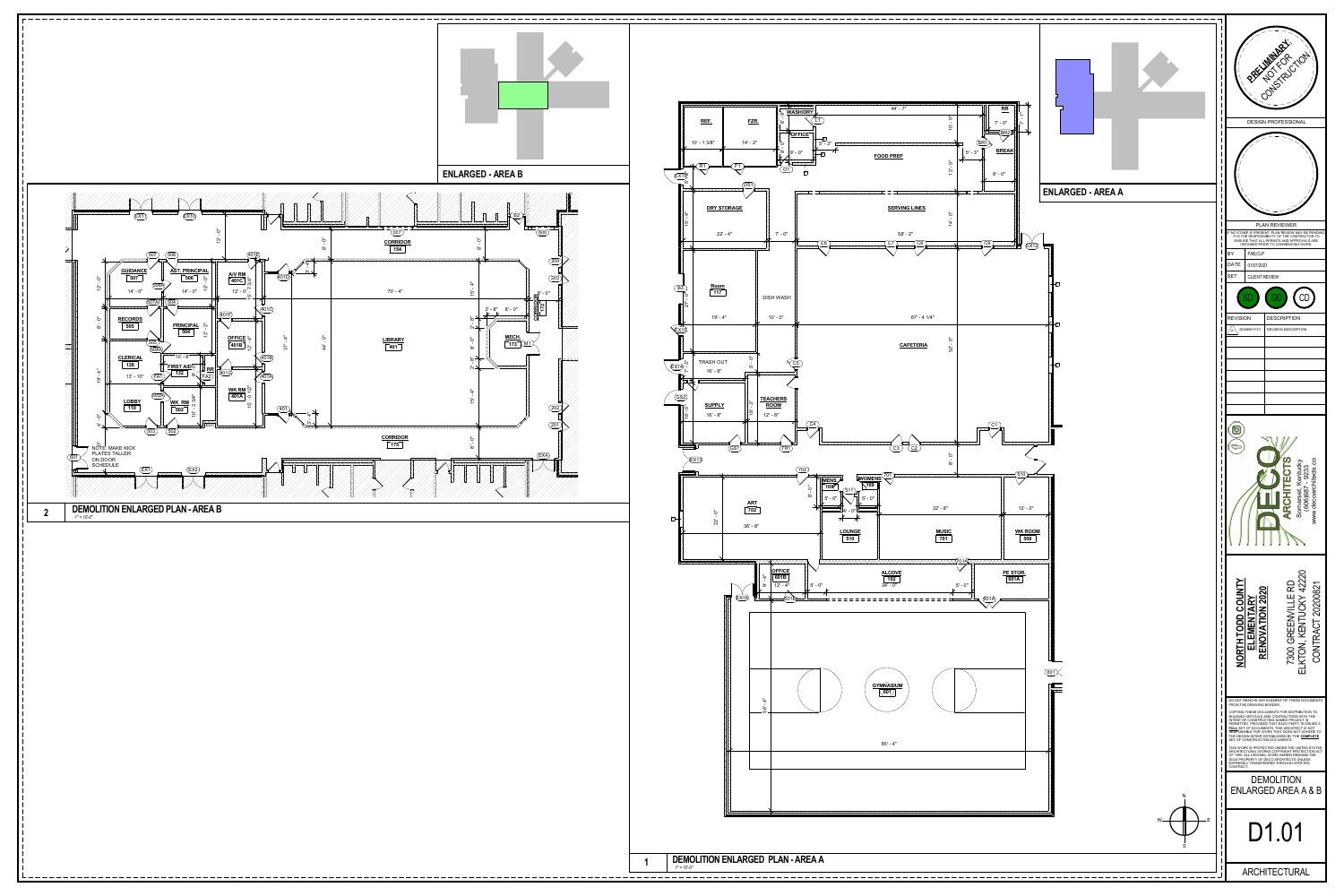